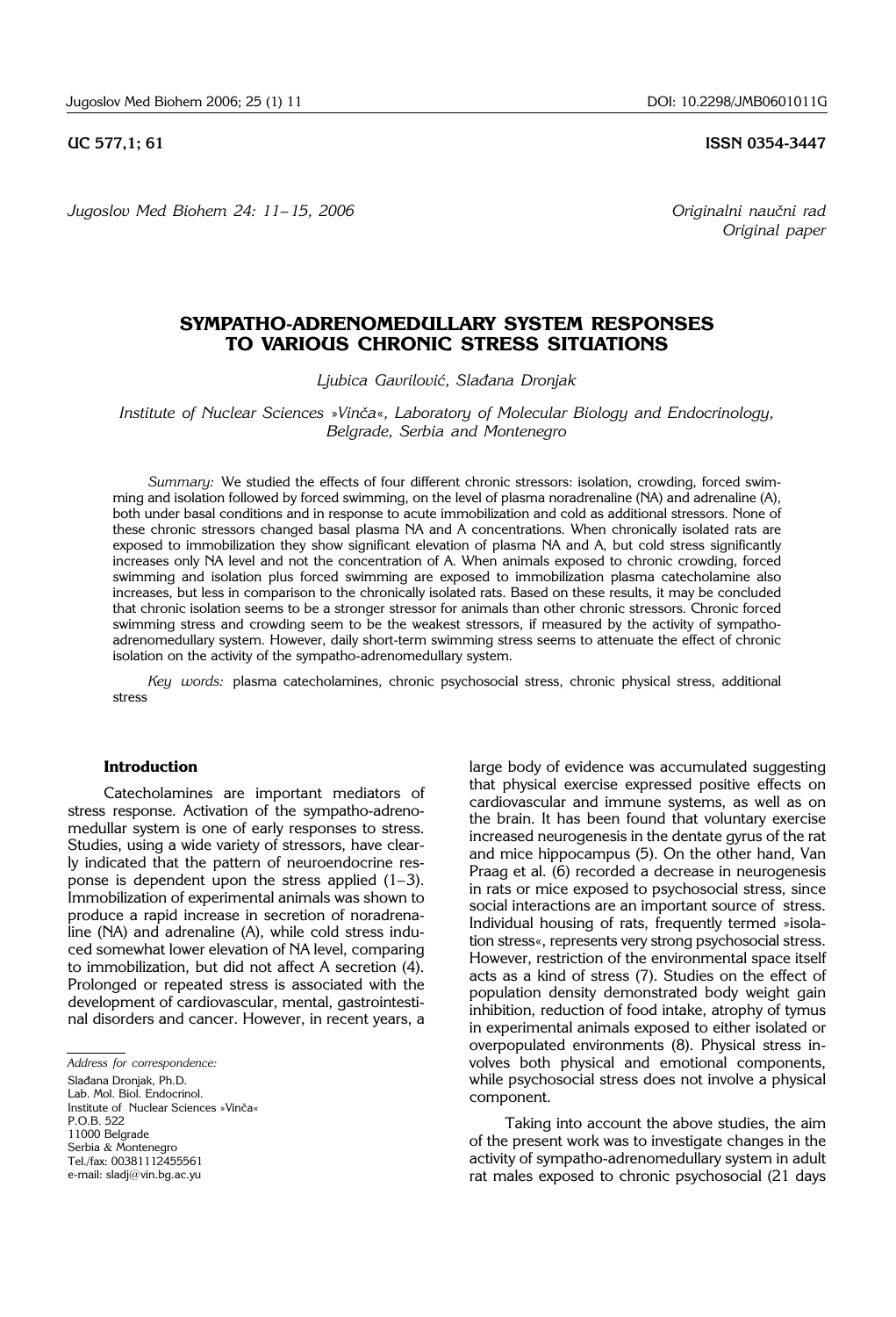isolation and 21 days crowding) and chronic physical (21 days forced swimming) stress, as well as to a chronic combination of isolation and forced swimming, both under basal conditions and in response to additional stressors – immobilization or cold. The activity of the sympatho-adrenomedullary system was judged *via* changes in plasma NA and A level.

### **Materials and Methods**

Rat males of Wistar strain weighing 300 –360 g were used. They were offered water and food *ad libitum*. The light schedule in the room was reversed, with lights on between 7.00h and 19.00h. The rats were divided into five groups. The first, naive control group, consisted of four animals per cage. The second group involved rats individually housed for 21 days. In the third group, 12 animals were housed per cage, i.e. these were conditions of social crowding. The fourth group was exposed to long-term forced swimming stress. The animals were housed four per cage and submitted to forced swimming every day for 15 min in water heated to 32 °C, during the 21-dayperiod. The rats of the fifth group were individually housed and exposed to forced swimming under the same conditions as those of the fourth group. On the day before blood sampling, a cannula was inserted into the tail artery under pentobarbital (40 mg/kg i.p) anaesthesia. This allowed plasma NA and A level estimation without additional stressing of the animals during manipulations. After the baseline blood collection, the rats were immobilized or exposed to cold stress. Blood was collected 15, 30, 60 and 120 min after the onset of immobilization. The animals exposed to cold for 2 h were initially kept at room temperature and after the baseline blood collection carefully transferred within their home cages into the cold chamber (4 °C), and the blood samples were collected 30, 60 and 120 min later. Plasma catecholamines were assayed by a modification of the radioenzymatic method described previously (9). Catecholamines present in plasma aliquots were converted into their labeled O-methylated derivatives by S-[3H]adenosylmethionine and lypophilized catechol-O-methyltransferase isolated from rat liver. The O-methylated derivatives of the amines were then extracted along with unlabeled carrier compounds, separated by thin-layer chromatography, eluted and reacted with periodate.

Statistical significance of the differences between treated groups and the control one was evaluated by one-way ANOVA test.

## **Results**

As shown in *Figure 1* and *2*, 21 days exposure of adult rat males to four different stressors did not influence the basal plasma NA and A. However, exposure to short-term immobilization (2h) produced an increase in plasma NA and A level in all investigated groups. In the



Figure 1 The effects of acute immobilization on plasma level of noradrenaline (NA) (pg/mL) in the controls, rats exposed to chronic isolation (CHI), chronic crowding (CHC), chronic forced swimming (CHS) and chronic isolation accompanied by forced swimming (CHI+CHS). The values are means  $\pm$  SEM of 6–8 animals. Statistical significance \*p<0.05, \*\*p<0.01 and \*\*\*p<0.001 as compared to the control group.



Figure 2 The effects of acute immobilization on plasma level of adrenaline (A) (pg/mL) in the controls, rats exposed to chronic isolation (CHI), chronic crowding (CHC), chronic forced swimming (CHS) and chronic isolation accompanied by forced swimming (CHI+CHS). The values are means  $\pm$  SEM of 6–8 animals. Statistical significance \*p<0.05, \*\*p<0.01 and \*\*\*p<0.001 as compared to the control group.

chronic isolation group, plasma NA and A levels were elevated at all experimental time points during immobilization. In chronic crowding, forced swimming and isolation followed by swimming groups, immobilization also resulted in increased plasma levels of NA and A. This increase was higher than that found in the controls exposed to immobilization only, but lower than in the chronically isolated group additionally subjected to immobilization.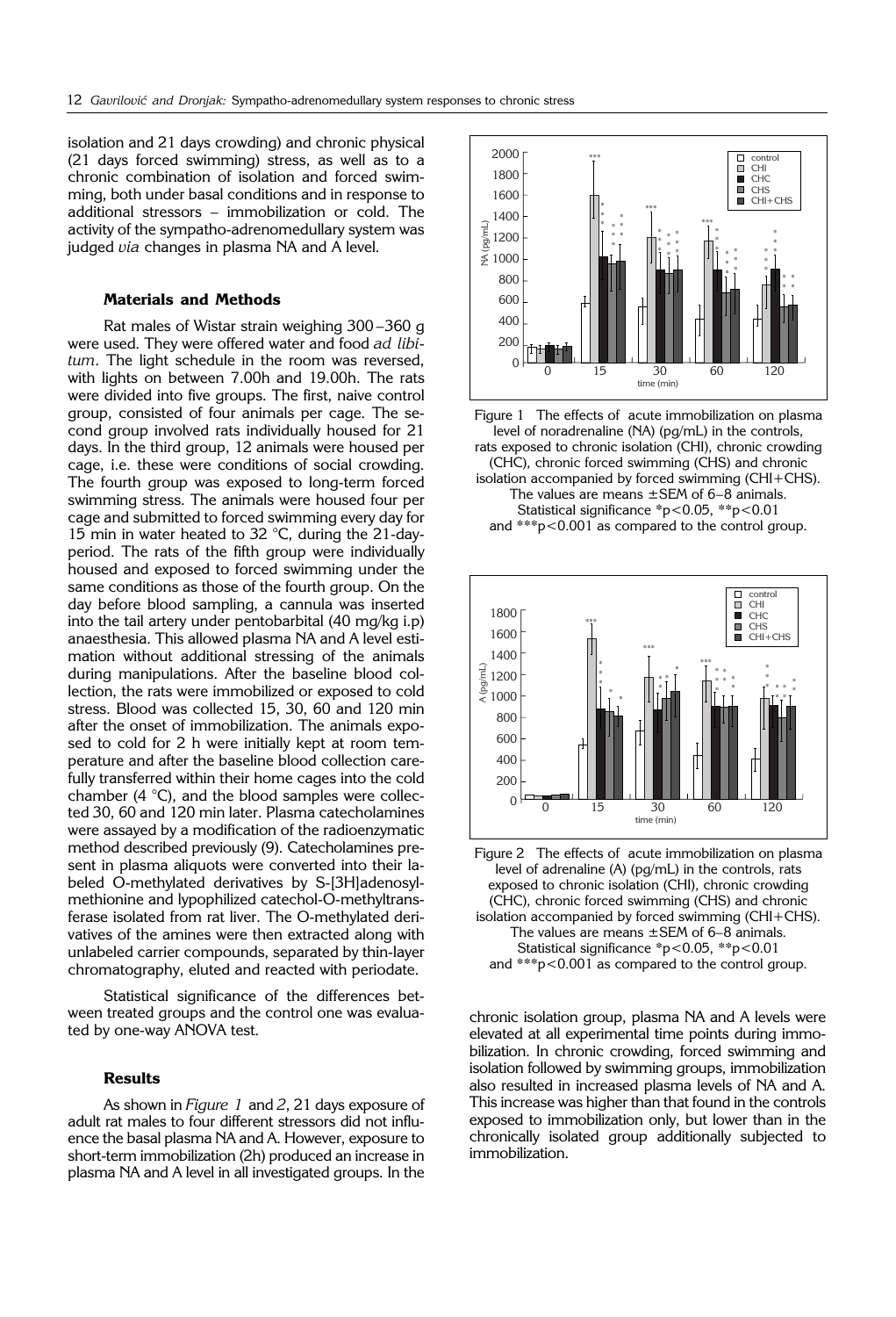

Figure 3 The effects of acute cold stress on plasma level of noradrenaline (NA) (pg/mL) in the controls, rats exposed to chronic isolation (CHI), chronic crowding (CHC), chronic forced swimming (CHS) and chronic isolation accompanied by forced swimming (CHI+CHS). The values are means ±SEM of 6–8 animals. Statistical significance \*p<0.05, \*\*p<0.01 and \*\*\*p<0.001 as compared to the control group.



Figure 4 The effects of acute cold stress on plasma level of adrenaline (A) (pg/mL) in the controls, rats exposed to chronic isolation (CHI), chronic crowding (CHC), chronic forced swimming (CHS) and chronic isolation accompanied by forced swimming (CHI+CHS). The values are means  $\pm$  SEM of 6-8 animals. Statistical significance \*p<0.05, \*\*p<0.01 and \*\*\*p<0.001 as compared to the control group.

From *Figure 3* and *4* it can be seen that acute exposure to cold stress (2h) resulted in an increase of NA levels in all experimental groups, the most pronounced effect being recorded in the chronic isolation group. Concentration of A in all groups of animals after exposure to cold stress was increased, but this increase was not statistically significant. This slight elevation could be the result of transferring the animals into a cold chamber and other manipulations.

#### **Discussion**

In the present study, we showed that four 21 day-long stressors with different characteristics applied in the present work expressed different effects on the level of plasma NA and A. During chronic physical and psychosocial and combined stress, the basal plasma catecholamine levels remained unchanged. It seems that only acute stress markedly activated the sympatho-adrenomedullar system and recovery after long-term stress. This is in agreement with the findings of Pol et al. (10) who reported that chronic exposure to immobilization stress did not alter NA in frontal cortex, hippocampus or hypothalamus, as judged by its content measured approximately 20 h after the last exposure to immobilization, but 2-himmobilization resulted in a significant decrease of NA level in these brain structures.

Exposure of rats to long-term psychosocial, physical and combined stress and then to immobilization for 2 h led to the activation of sympatho-adrenomedullary systems. The highest elevation of plasma NA and A was observed in chronic isolation rats, somewhat lower increase was found in chronic crowding, chronic forced swimming and combined group rats, and the least one in control rats. Sgofio et al. (11) suggested that social defeat induced a much greater elevation in NA and A content, indicating a higher involvement of the sympatho-adrenomedullary system. We found that an additional stressor, such as immobilization, led to the most conspicuous activation of sympatho-adrenomedullary system in the group exposed to chronic isolation. Interestingly, chronic forced swimming and chronic isolation plus forced swimming rats responded to immobilization as a heterotypic additional stressor by less significant activation of the sympatho-adrenomedullary system, comparing to chronic isolation group. It seems that forced swimming (15 min daily for 21 days) combined with long-term isolation attenuated the enhanced activity of sympatho-adrenomedullary system elicited by the action of novel stress. The data of Haller and Halasz (12) showed that when isolated rats were daily exposed to short-term defeats, the anxiogenic effect of isolation was completely abolished. They wondered whether a mild daily stressor would abolish the neurochemical effects of isolation. Our results suggested that 15-min-swimming for 21 days activated the sympatho-adrenomedullary system in chronic isolation rats to a lesser extent when exposed to novel stressors than in rats exposed to chronic isolation only.

Short-term exposure to cold of the rats that suffered chronic isolation, crowding, forced swimming or the combination of the two kinds of stress, led to a pronounced activation of the sympathoneural, but not the adrenomedullary system. These findings could be related to the data of Vollmer et al. (13) who found that the concentration of NA was significantly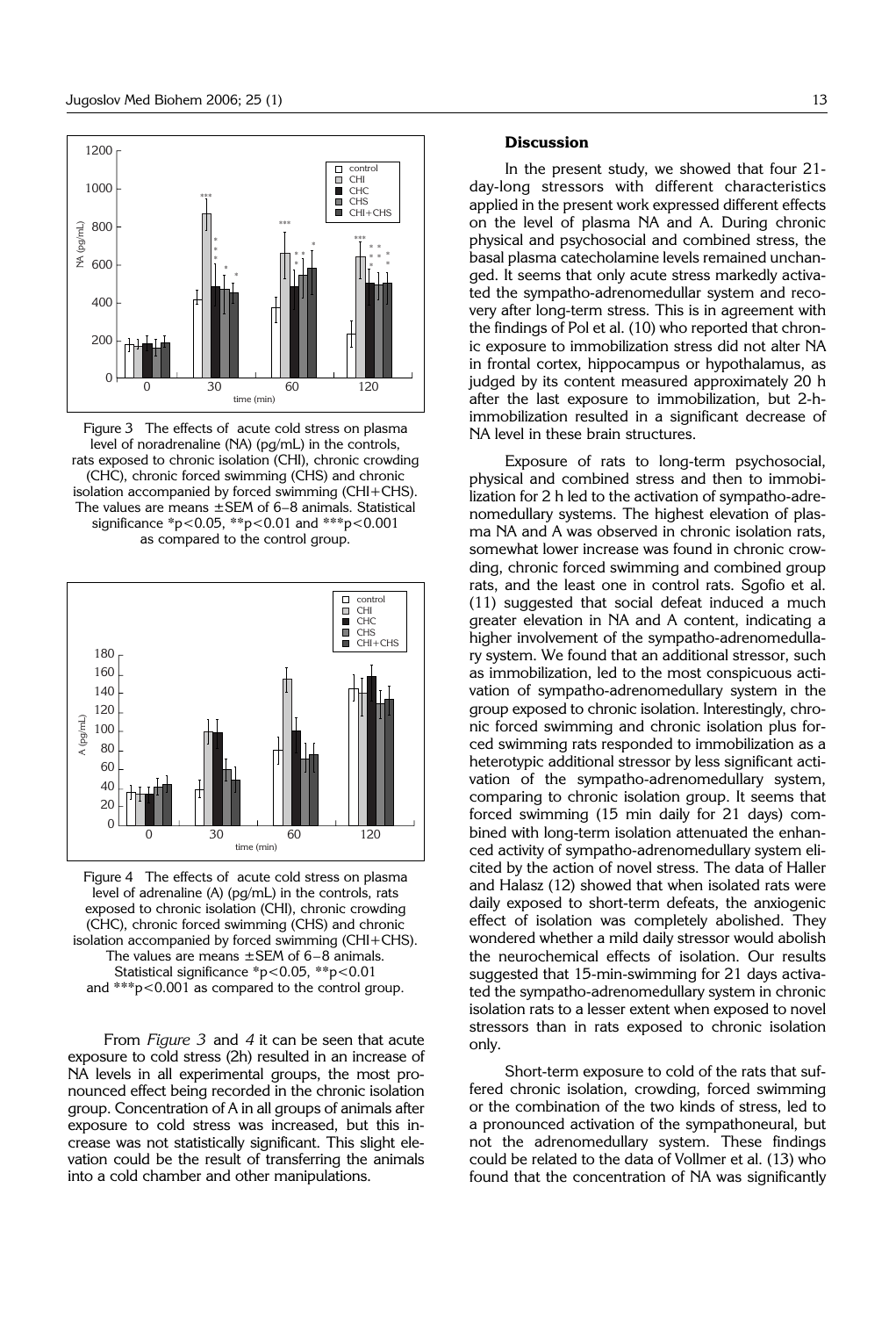increased during 24 h of cold stress (4 °C), while the level of A remained unchanged.

The present study demonstrates that, compared to cold stress, immobilization produces greater increase in plasma NA and A levels in chronically stressed rats. Therefore, it has been concluded that the nature of the new acute stressor has a role in the development of enhanced activity of the sympathoadrenomedullary system.

Based on the results obtained throughout the present study, it seems that repeated short-term forced swimming attenuates the effect of long-term isolation on the activity of sympatho-adrenomedullary system. Radak et al. (14) investigated effects, of immobilization, a single bout of exercise, and immobiliza-

tion followed by exercise, on oxidative damage of macromolecules in the hippocampus of rat brain. They found that the oxidative damages of lipids, proteins and nuclear DNA were significantly increased in immobilization group, while no increase was observed after a single bout of exercise and immobilization followed by exercise. It appears that short-term daily swimming expressed a protective effect against the effects of long-term isolation. Furthermore, it can be concluded that individual housing of rats seems to act as a stronger psychosocial stressor than crowding conditions.

*Acknowledgement* – This work was supported by the Ministry of Science, Technology and Development of Serbia, grant No. 1953.

# ODGOVOR SIMPATO-ADRENOMED(II ARNOG SISTEMA U RAZLIČITIM HRONIČNIM STRESNIM SITUACIJAMA

## *Ljubica Gavrilovi}, Sla|ana Dronjak*

*Institut za nuklearne nauke Vinča, Laboratorija za molekularnu biologiju i endokrinologiju, Beograd*

*Kratak sadržaj: Ispitivano je dejstvo četiri različita hronična stresora: izolacija, agregacija, plivanje i kom*binovana izolacija sa plivanjem, na nivo noradrenalina (NA) i adrenalina (A) u plazmi, u bazalnim uslovima i posle akutne imobilizacije i stresa hladnoće kao novih stresora. Nijedan od četiri hronična stresora ne menja bazalnu koncentraciju NA i A u plazmi. Kada se hronično izolovani pacovi izlože imobilizaciji oni pokazuju značajno povećanje NA i A u plazmi, dok stres hladnoće značajno povećava samo nivo NA ali ne i A. Kada se životinje hronično izlagane agregaciji, plivanju i kombinovanoj izolaciji i plivanju izlože imobilizaciji, takođe se značajno povećava nivo kateholamina u plazmi ali manje u poređenju sa hronično izolovanim pacovima. Na osnovu ovih rezultata može se zaključiti da hronična izolacija predstavlja jači stresor za životinje u odnosu na druge ispitivane hronične stresore. Hronična agregacija i plivanje su slabiji stresori sudeći po aktivnosti simpato-adrenomedularnog sistema. Međutim, izgleda da svakodnevno kratkotrajno plivanje umanjuje dejstvo hronične izolacije na aktivnost simpato-adrenomedularnog sistema.

Ključne reči: kateholamini u plazmi, hronični psihosocijalni stres, hronični fizički stres, dodatni stres

## **References**

- 1. Pacak K, Palkovits M, Kopin IJ, Goldstein DS. Stress induced release in the hypothalamic paraventricular nucleus and pituitary-adrenocortical and sympathoadrenal activity: *In vivo* microdialysis studies. Front in Neuroendoc 1995; 16: 89 –150.
- 2. Pacak K, Palkovits M. Stressor specificity of central neuroendocrine responses: implications for stress-related disorders. Endocrine Reviews 2001; 22: 502–48.
- 3. Jezova D, Skultetyova I. Neuroendocrine response in stress-specific activation by individual stressors. Arch Physiol Biochem 1997; 105: 233–5.
- 4. Dronjak S, Kvetnansky R, Jezova D, Varagić V. Effect of immobilization and cold stress on sympatho-adrenal system in rats exposed to long-term cold. Jugoslov Med Biohem 2001; 20: 217–22.
- 5. Kramer JM, Plowey ED, Beatty A, Little HR, Waldrop TG. Hypothalamus, hypertension and exercise. Brain Res Bull 2000; 53: 77–85.
- 6. Van Praag H, Kempermann G, Gage FH. Running increases cell proliferation and neurogenesis in the adult mouse dentate gyrus. Nat Neurosci 1999; 2: 266–270.
- 7. Mizumo Y, Kimura F. Attenuated stress response of hippocampal acetylcholine release and adrenocortical secretion in aged rats. Neurosci Lett 1997; 222: 49 – 52.
- 8. Kaminaga A, Shinorniya T. Japan Journal Dermatology 1997; 107: 615–22.
- 9. Peuler JD, Johnson GA. Simultaneous single isotope radioenzymatic assay of plasma norepinephrine, epinephrine and dopamine. Life Sci 1977; 21: 625–36.